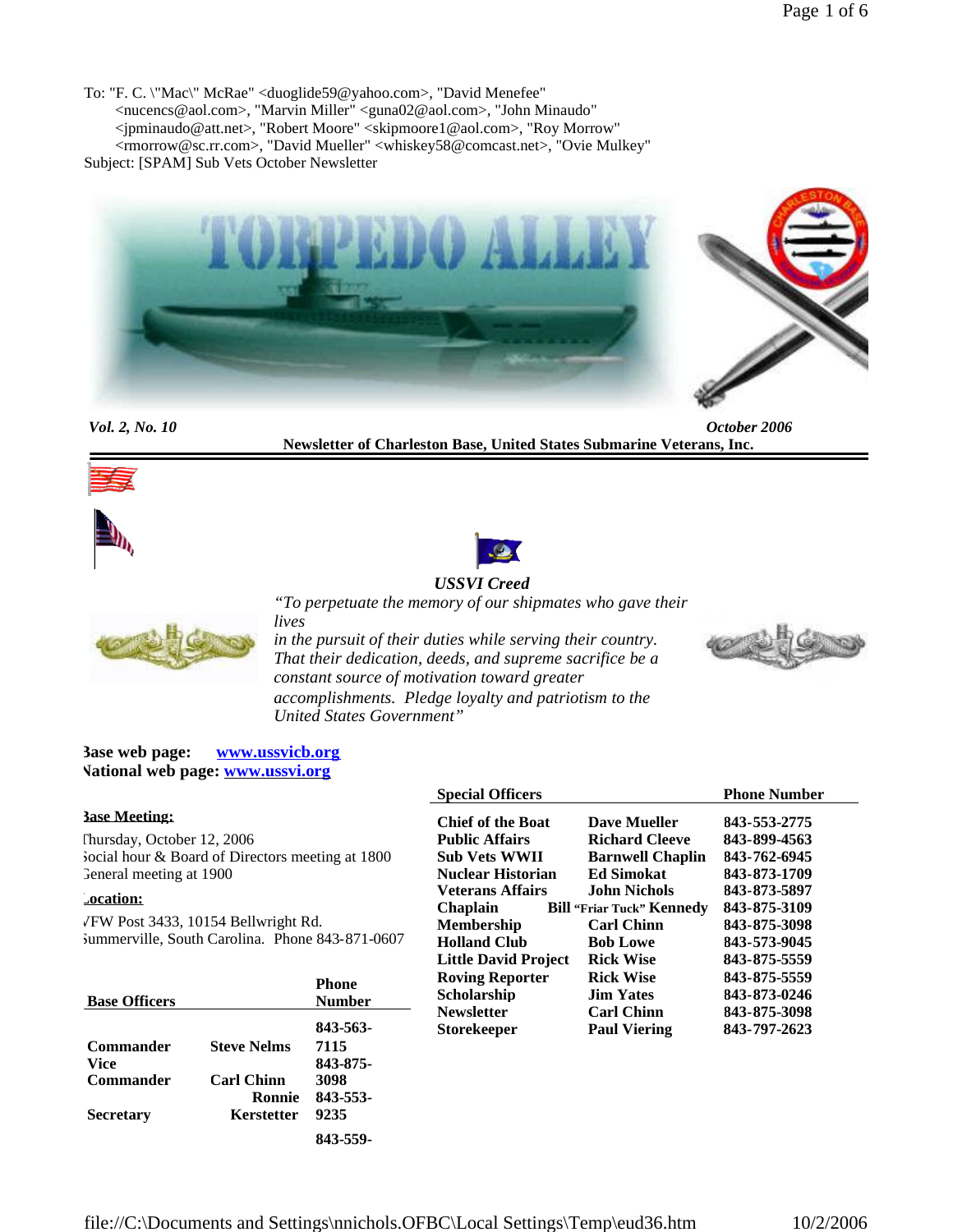# **Minutes of the September 2006 meeting**

**<u>Dpening Ceremony</u>**: Base Commander called to order. Quorum was present and the meeting was commenced at 1900.

**Introductions**: Two new persons were introduced; Don Detwiler and Cecil "Sonny" Rash. Welcome aboard.

**Treasurer**: George Lisle was not present. Financial eport was given by Carl Chinn.

**Secretary**: Ronnie Kerstetter asked for a motion to approve the meeting minutes from last month. A motion was made and seconded; no discussion. Minutes approved.

**Storekeeper**: Paul Viering said, "If you ordered anything, pick it up".

**Chaplain**: Bill Kennedy was present and reported hat there were no illness or other wellness concerns for the month. Contact either Bill Kennedy or Marty Sessler for chaplain support.

**Public Affairs:** Richard Cleeve has added more pictures of the convention to the website.

**Sub Vets WWII**: Barnwell Chaplin and Lee Allison were both present. Lee presented a check lonated by the Swane family to the Scholarship program. This was in recognition for Sub Vet support at the July 9th funeral at Santee. The associate member's copies of the Polaris magazine mailing list were late. Also a few associate members have not paid their dues.

Sy Maybie, the newly elected Swamp Fox president, was present and reported that 17 turned out for their last meeting, with many at the Sub Vets National Convention. The next Swamp Fox Chapter WWII Sub Vet's meeting will be held October 19th (the third Thursday in October) at the Summerville Ryan's at noon. Would like some new members; see Barney to join.

**Veteran's Affairs**: John Nichols was not present. Carl Chinn gave the following report: Exercise "Solid Curtain 2006" will be held on all Naval bases from Sept. 18-22, 2006.

**Membership**: Carl Chinn reported that several new members were in the wings. The new National USSVI website sailing list has been updated for the Charleston Base. You will need to establish a username and password to access. You can find contact information for any shipmate from any base. Each Base has a separate announcement section. Charleston Base currently has 231 members. We are the fifth largest USSVI base in number of members and growing.

**Chief of the Boat**: Hog Roast on Saturday October 21st. Cost is Five Dollars a person. Your kids under 18 are free. We will start about 1300. Bring a covered dish (this can include anything that you wish to bring) RSVP the COB by phone or e-mail.

A motion was made, seconded and approved to buy a 1200-watt generator for the parade float. Cost will be \$136. Social nights at the After Battery will now be held every Wednesday night. The Charleston Veterans' Parade will be Sunday, November 5th, 2006. Details to follow. Veterans' Day Ceremony at the Summerville County Building on 11 November. Set-up time is 0930.

**Base Commander**: Buddha attended the Base Commander's breakfast at the National Convention and presented his three rules for increasing meeting attendance at the local base meetings:

#1 Have fun

#2 Drink Beer

#3 Allow no women at the base meetings

We have quarterly family functions, but the monthly base meetings are for the men.

## **Old Business**: Christmas Party

Carl Chinn and Paul Viering have been working on Christmas Party planning. Plans are to have everything catered. No one has to work; no one has to bring a dessert, or set up or anything. Saturday December 2nd is the date of the party. Social hour will start at 1700; dinner will be served at 1830. We can stay as long as we like up to midnight. This will be held in downtown Dorchester at a place called Gatherings. It will hold up to 300 people. Food is traditional Christmas fare. Please plan ahead, there will be no ticket sales at the door and no one admitted without a ticket. The deadline for purchasing tickets is November 9th. *Please* get your tickets early. Contact Carl Chinn or Paul Viering for more information and tickets.

**New Business**: None.

**Good Of The Order**: International Sub Vet lifetime memberships are currently \$25. Prices will increase to \$50 at end of month. See Bill Kennedy for more information.

Downtown Charleston Veterans Parade will be held on Sunday afternoon November 5th

The Summerville Veterans Day Ceremony will be on Saturday, November 11th

The depth charge drawing was held. The winner was Dave Menefee.

Renew Base decal and get ID cards at the Air Base Charleston Club on Saturday 30 September form 9-1.

The Base Commander adjourned meeting at 2000.

# **\*\* End of the minutes for September 2006 \*\***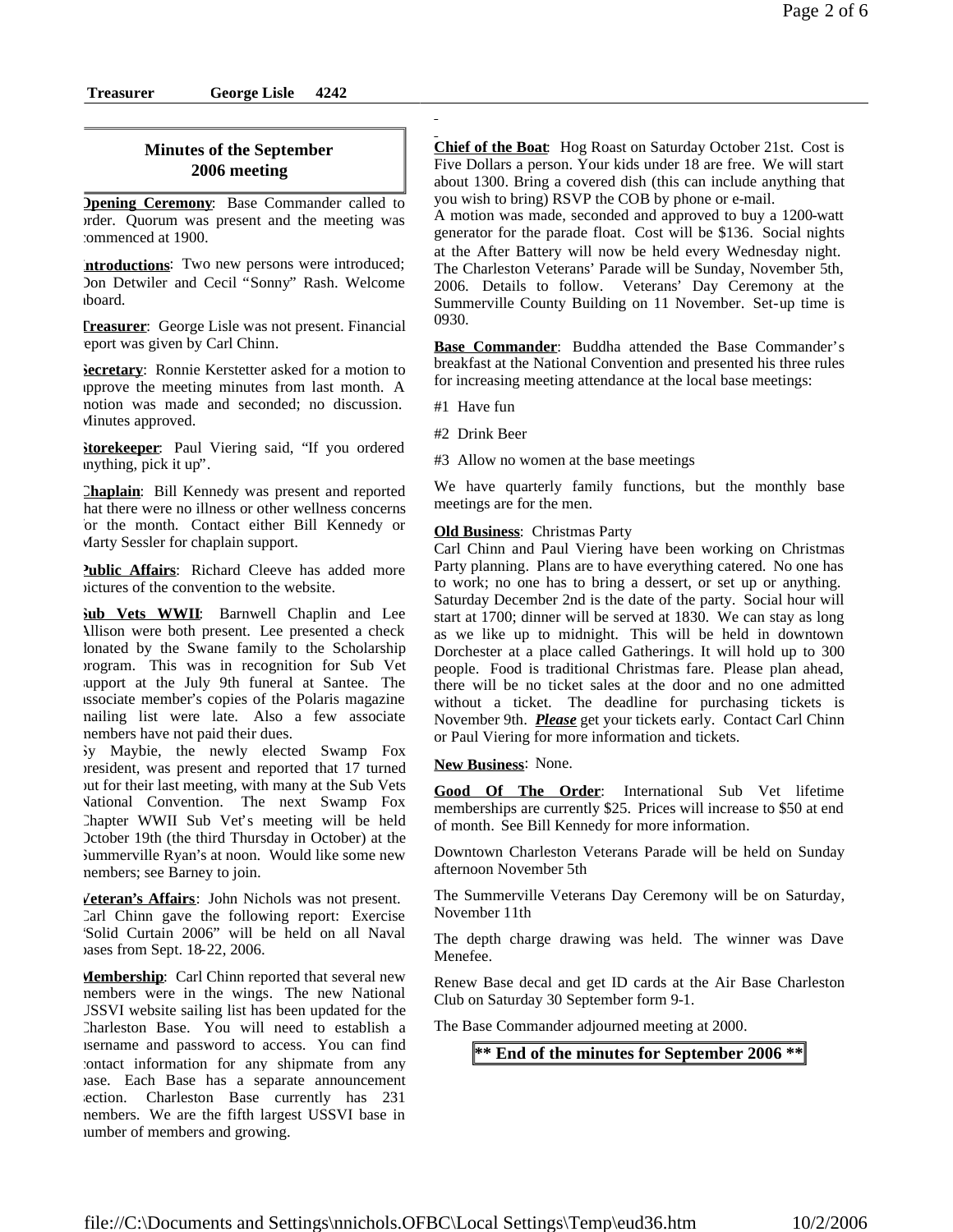**Nuclear Historian**: Ed Simokat, II was present and entertained the members with his humor.

### **Scholarship**: No report.

**Heet Reserve News:** No report.

# **From the Base Commander**



would like to know if anyone has access to any hard brass tubing. The requirements are:

1 ½" to 2" in diameter with a wall thickness of 1/16" or less. I need 5 pieces, each 4 to 6 feet long.

Desire free or REALLY CHEAP!

# **\*\*October Happenings!\*\***

October 19 – Sub Vets WWII meeting, Ryan's in Summerville, 1200

October 21 – Hog Roast at 1300 hours at the "After Battery"



## **Membership and Dues Information:**

We're up to *231* members! Keep on recruitin'! Time to start thinking about your 2007 dues. If you are unsure of what you owe (regular national or base) please ask me! See me at the meeting, e-mail or call.

Dues are payable **no later than** January 1, 2007.

Pay early and don't get on the dink list! Annual dues are \$20 or National and \$15 for Charleston Base.

If you have any changes to your membership info (address, phone, e-mail, etc.) you can now make those changes directly on-line in the Sub Vets national database. If you make changes, please let me know at **chasbasemembernews@sc.rr.com** or **carlc@sc.rr.com** or call 875-3098. This is so we can keep our local information current and accurate. If you want, I can make the changes for

## **October Submarines Lost:**

| <b>USS S 44</b><br><b>SS 155</b><br>Octobe     |
|------------------------------------------------|
| <b>SS 238</b><br><b>USS Wahoo</b><br>October   |
| <b>USS Dorado</b><br><b>SS 248</b><br>October  |
| <b>SS 197</b><br><b>USS Seawolf</b><br>Octobe  |
| <b>SS 294</b><br><b>USS Escolar</b><br>October |
| <b>SS 227</b><br><b>USS Darter</b><br>October  |
| <b>USS Shark II</b><br>SS 314<br>October       |
| <b>USS Tang</b><br><b>SS 306</b><br>October    |
| <b>USS 0-5</b><br><b>SS 66</b><br>October      |

## **The Final Patrol**

Lord, this departed shipmate with dolphins on his *part of an outfit known as the best.*

*Make him welcome and take him by the hand. find without a doubt he was the best in all the* So, heavenly Father add his name to the roll of *departed shipmates still on patrol.*

Let them know that we who survive will always kee *memories alive.*



### **From the Storekeeper**

If you have ordered anything, check with me to come in and then pay for and pick it up.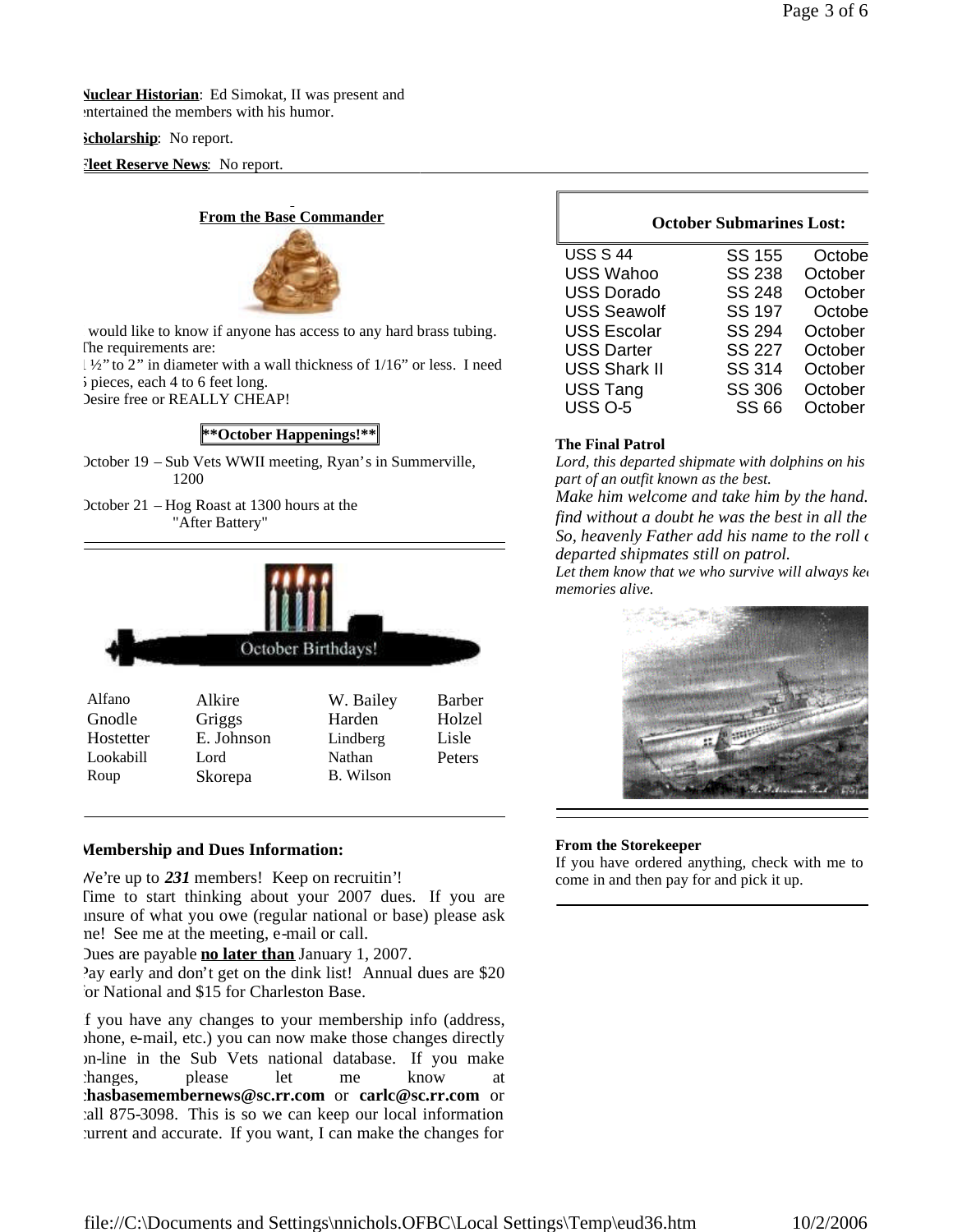you...just let me know.

Carl

### **Terminology Trivia**

#### *Binnacle List*

Many novice Sailors, confusing the words "binnacle" and "barnacle," have wondered what their illnesses had to do with crusty growths found on the hull of a ship. Their confusion is understandable.

Binnacle is defined as the stand or housing for the ship's compass located on the bridge. The term binnacle list, in lieu of sick list, originated years ago when ships' corpsmen used to place a list of the sick on the binnacle each morning to inform the Captain about the crew's health. After long practice, it came to be called the Binnacle List.

#### *Bamboozle*

In today's Navy, when you intentionally deceive someone, usually as a joke, you are said to have bamboozled them. The word was used in the days of sail also, but the intent was not hilarity. Bamboozle meant to deceive a passing vessel as to your ship's origin or nationality by flying an ensign other than your own -- a common practice of pirates.

#### **Ultramodern Diesel Submarine To Be Tested In Russia**

From Russia-ic.com, 21 Sep 06

Tests of the unique advanced submarine "Saint Petersburg" soon start in the Baltic sea. The ultramodern diesel submarine was designed for Russian Navy and doesn't have any analogues. The submarine is notable for its high combat capacities, fair speed and cruising range. "Saint Petersburg" is able to stay underwater without efueling for 45 days.

Moreover, the submarine has low noise level and is equipped with unique systems of environmental security. All mentioned systems would be tested in a naval cruise.

### **Submarine clean-up**

#### By Jane Morgan, Dive Magazine (UK), 20 Sep 06

The Navy's first submarine has been revealed in all its glory after survey divers succeeded in cutting away lines and netting that had wathed the wreck. Divers from the Nautical Archaeological Society have been working with submarine historian and diver Innes McCartney to clear the wreck of the Holland V sub, which lies at 30-36m, six miles southeast of the Royal Sovereign Lighthouse, Eastbourne.

A protected wreck, it is believed to be the most intact example of he Holland series designed by John Philip Holland and regarded as he basis for all submarine design since its commissioning in 1903. The wreck is almost entirely intact and sits upright - it sank while under tow in 1912, possibly as a result of water flooding in through a torpedo hatch. McCartney is the wreck's current licensee, with a emit to survey and record the wreck and act as the government's epresentative in looking after the vessel.

Working with the Nautical Archaeological Society (NAS), McCartney has been able to allow groups of divers to visit the



#### **Hog Roast**

Saturday, October 21, 2006 1300 hours at the "After Battery" R.S.V.P. to the COB no later than October 14, 200

## \*\*\* New Rules For RSVP \*\*\*

RSVP the COB no later than October 14, 2006 by email. I need to know how many adults  $(\$5.00 /H)$ ticket) and how many children  $18$  and under  $\ell$ ticket) I also want to know the children's ages so some door prizes and games for the kids. If yo then you owe me for the number of adult requested and you will pay at the gate. You w envelope there with your name on it and the requested.

#### Remember… the deadline for RSVP is October 14, 20

This is a gentlemen's agreement between us that even if you don't show. If you tell me you had an and couldn't show I will take you at your word and you. If you don't have Orange RSVP tickets res then you will pay \$10.00/Head (yellow ticket) a you want to attend. Everything is pay at the gat don't RSVP then it will cost you \$10.00. Children admitted free. We won't punish them because t failed to RSVP. Bottom line is it will *behoove* yo I need a good head count so we don't run short adult beverages.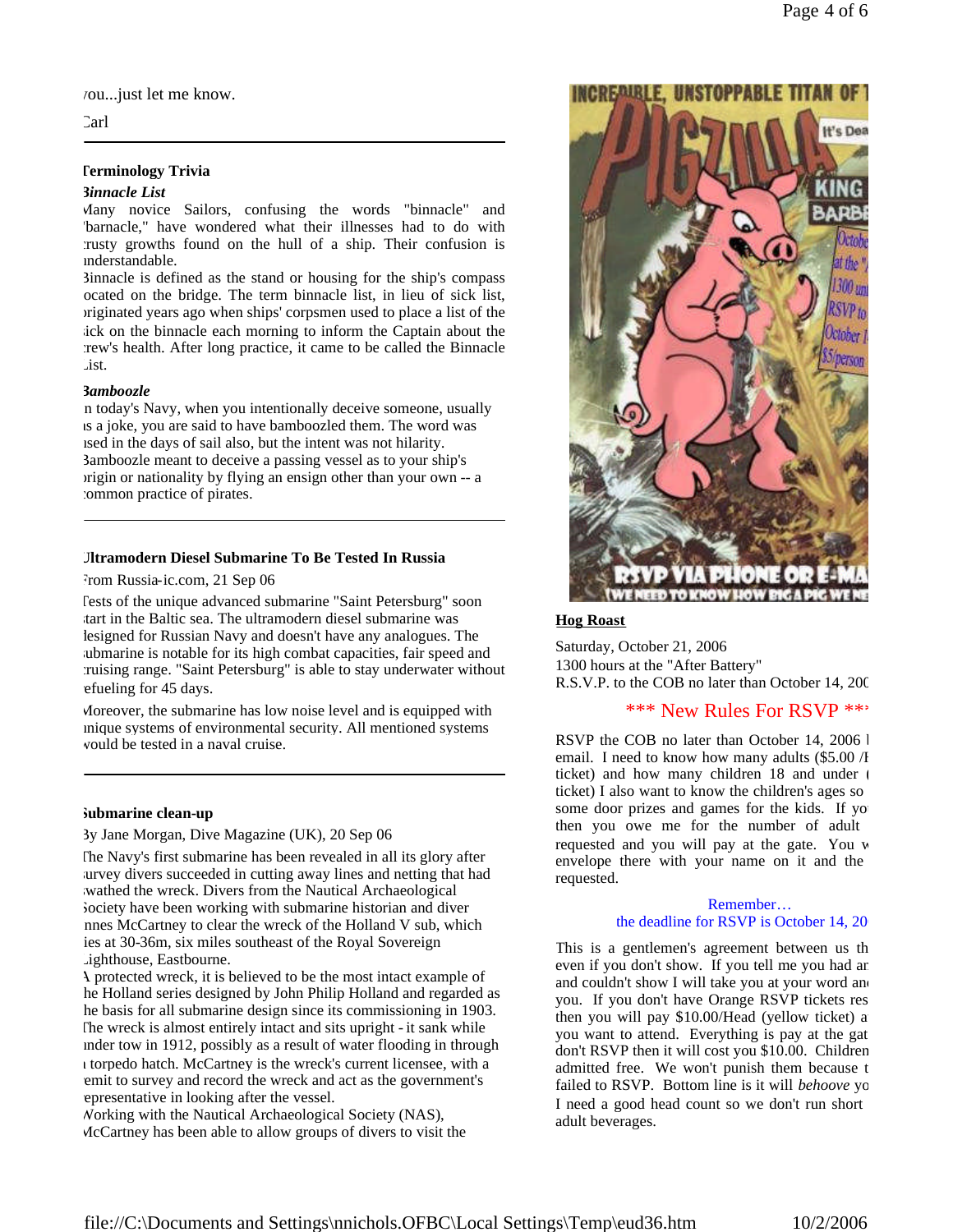wreck on the Spartacat dive boat, including a recent party from Crawley BSAC. 'Historically, the Holland V is incredibly mportant,' McCartney told DIVE. 'It was the first submarine accepted into service by the Royal Navy, and brought together a balance of technologies that make it the basis of all submarine design since. John Philip Holland is pretty much the Oswald Wright of submarines.'

McCartney first visited the wreck in 2000, when it was unprotected, and is now tasked with monitoring its protection for English Heritage. 'I've spent a good ten hours hacking away nets and the full glory of the 63ft [20m] long wreck can now be appreciated.' To take part in survey work on the submarine, divers are encouraged to carry out two-day courses with the NAS, as there are plans for future 'public' dives on the Holland V. For more details email project manager Mark Beattie-Edwards on mark@nassportsmouth.org.uk or phone 023 9281 8419. Bill Hall EDO Corp/Darlington Operations

2325 Charleston Regional Parkway Charleston SC 29492 Bill.Hall@edocorp.com (843) 375-1851(work) (843) 375-1701(fax) (843) 514-6377 (mobile)

# **Navy contractor pleads guilty to sabotage**

Associated Press (Daily Press), 20 Sep 06

NORFOLK, Va. -- A contractor pleaded guilty Wednesday to abotaging Navy computers that track locations of submarines and hips because his company didn't win another government contract. Richard F. Sylvestre, 43, of Boylston, Mass., pleaded guilty in federal court to one count of damaging protected computers. Sylvestre owns computer company Ares Systems International, which held a contract to provide computer maintenance for the Navy's European Planning and Operations Command Center in Naples, Italy.

Sylvestre told Navy criminal investigators that he programmed malicious software codes into computers at the European Command in May because he was upset that his company's bid on a project at the center was passed over, according to court records.

The sabotage could have caused Navy ships to collide with commercial vessels, but was caught after two computers crashed, he U.S. Attorney's Office said.

Sylvestre faces up to 10 years in prison and a \$250,000 fine when he is sentenced January 18.

Free to good home... One case of Duraflame man-made fireplace logs. Come pick them up. Contact Bill Roberts

What you need to bring: A chair to sit in and a  $c<sub>0</sub>$ either dessert or casserole to feed 6 people.



We save aluminum cans please dispose of them in container.





#### **Christmas Party 2006**

When: December 2<sup>nd</sup>.

- Place: Gatherings in Dorchester, SC
- Time: 1700 Cocktails, 1830 Dinner
- Dress: Casual
- Cost: \$5 each for Charleston Base member and 1 (wife, girlfriend, etc.)
	- \$10 each for any other non-member guests

Catered meal Soft drinks, beer, assorted liquor-Door Prizes Depth Charge drawing Ample parking Beautiful country setting

Tickets are available from either Paul Viering or Ticket purchase deadline is the November  $9<sup>th</sup>$  me